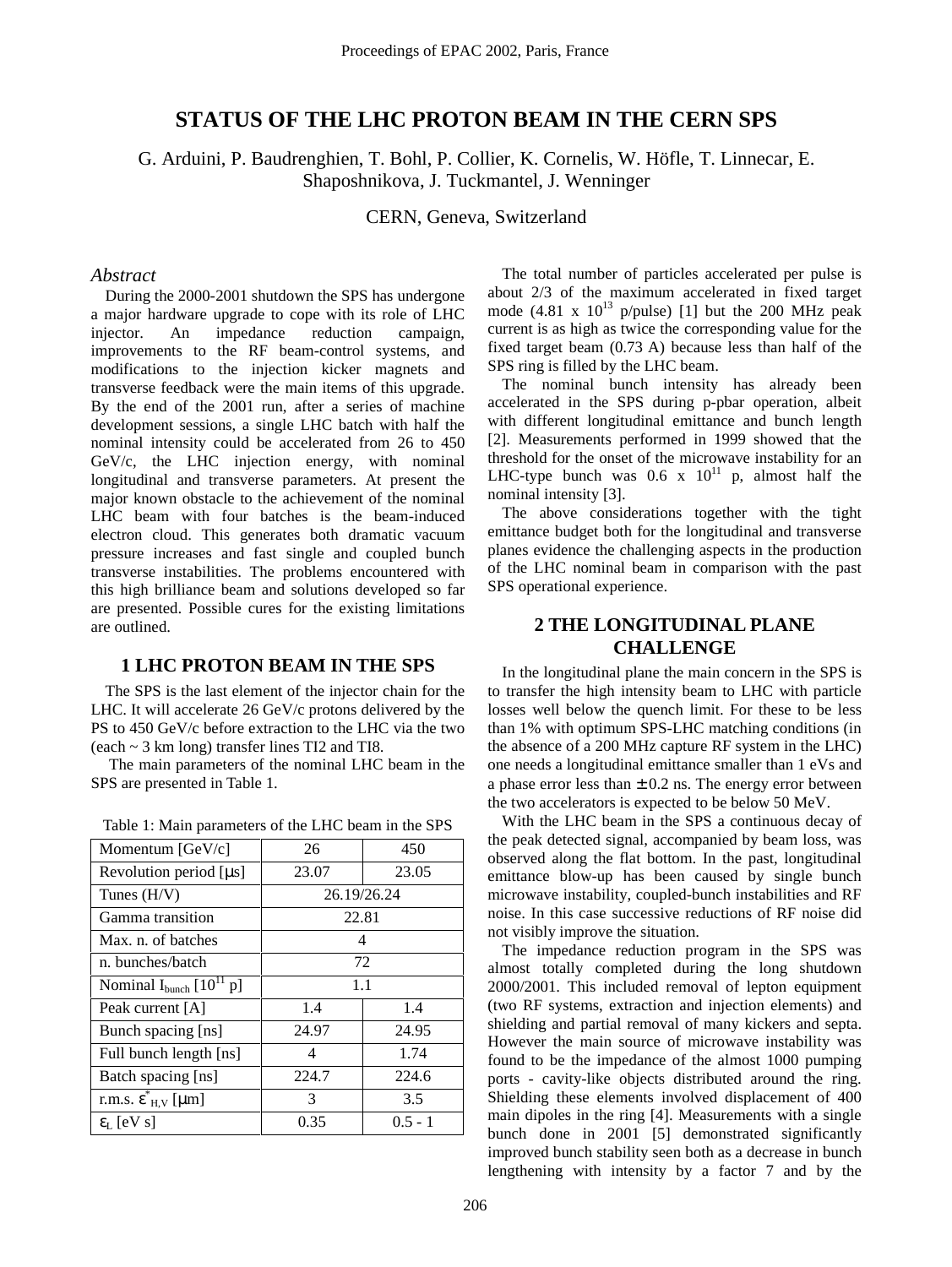absence of high frequency signals up to the nominal bunch intensity. Measurements with LHC beam on the flat bottom showed a clear increase in beam lifetime and absence of losses.

The disappearance of uncontrolled longitudinal emittance blow-up due to the microwave instability enhanced other instabilities because of the denser bunches. The impedance of the main RF system around the fundamental (200 MHz) frequency was always understood to be a serious problem not only for beam loading but also for coupled-bunch instabilities.

From the start of operation in 2001 each of the four 200 MHz wideband Travelling Wave Cavities was equipped with both feed-forward and one-turn-delay feedback systems working in parallel [6]. These have been designed to both reduce impedance generally and also compensate the transient beam loading at the beginning of the batch. For the nominal bunch current, the beam induced voltage can rise along the batch, without compensation, to 6 MV within  $\sim 800$  ns, comparable to the maximum RF voltage available. At a quarter nominal intensity, with 1.5 MV beam loading voltage expected without compensation, we have measured under worst case conditions a residual voltage of only  $\pm$  160 kV along the batch. The main contribution to the phase error at extraction to the LHC, apart from synchronization errors, comes from this residual beam loading. Measurements in 2001 on the flat top at half nominal intensity, with 6.7 MV @ 200 MHz and 200 kV @ 800 MHz, gave a bunchto-bunch phase error of  $\pm$  60 ps.

To fight the strong coupled-bunch instability (dipole mode) observed on the flat bottom, at the end of the year a prototype bunch-by-bunch feedback using the main RF system was installed. This successfully stabilised the half nominal intensity beam (maximum available in 2001) on the flat bottom but was not yet working during the ramp and on the flat top. Up to maximum energy the coupledbunch instabilities (probably not only due to the 200 MHz impedance) were cured by increased Landau damping using the 800 MHz RF system, the phase shift being programmed in bunch shortening mode.

As a result of all these measures, the longitudinal emittance at the end of the cycle was just below 1 eVs with half the nominal beam intensity.

## **3 THE TRANSVERSE PLANE CHALLENGE**

When the conceptual design of the SPS as LHC injector was carried out [7] the expected main sources of transverse emittance blow-up were:

- Betatron and dispersion mismatch at injection.
- Injection errors: affecting the whole batch (e.g. due to ripple in the current of the power supplies feeding the transfer line magnets) or part of it (e.g. due to the finite rise-time of the injection kicker or to ripple in its pulse flat-top).
- Resistive wall instability.

An extensive campaign of measurements of the injection line optics and of the PS extraction conditions (Twiss and dispersion parameters) allowed reducing the blow-up after filamentation due to injection mismatch from more than 100% to about 10 % [8].

During the 2000-2001 shutdown the injection kicker was modified in order to reduce the rise-time (0-100%) to less than 220 ns and to reduce the flat top ripple below  $\pm 0.5$ %. Measurements performed in 2001 seem to indicate that the rise time is still larger than 250 ns.

The 'SPS damper' (combining the functions of injection oscillation damper and of transverse feedback to fight transverse coupled bunch instabilities) has also undergone major changes to cope with the requirements for the LHC beam. The overall bandwidth was extended from 6 MHz to 20 MHz in order to damp all the possible coupled bunch dipole modes [9]. The operation of the new power amplifiers proved to be more difficult than expected and at the end of the run only half of the planned kick strength could be obtained routinely. Improvements in the power protection circuits will allow running in 2002 at the nominal kick strength on a regular basis.

Since 1999, when the first LHC-type beams were available from the SPS injectors, another important source of instabilities and beam blow-up has been evidenced: the beam induced electron-cloud. This is generated by multipacting of the electrons produced by the residual gas ionisation as a consequence of the bunch intensity and spacing of the LHC beam [10]. Beam Induced Multipacting (BIM) generates important pressure rises (by more than a factor 10) and low-frequency distortion of the signal provided by electrostatic pick-ups used to drive the transverse feedback. The upgrade of the latter during the 1999-2000 shutdown included the implementation of a new 120 MHz electronics for the pick-ups with the aim of filtering out the low frequency component.

In 2001 the threshold for BIM was  $I_{\text{bunch}}= 0.3 \times 10^{11}$  p. The electron cloud mainly develops in the tail of the batch and couples the motion of subsequent bunches in the horizontal plane (coupled-bunch modes up to a few MHz). In the vertical plane the electron cloud couples the motion of the head and of the tail of the bunch (single bunch instabilities at about 600 MHz). The rise time for the horizontal instability is a few tens of turns (comparable with the expected damping time) and it is quite insensitive to bunch intensity [11]. In a linear machine with low positive chromaticity and without transverse feedback the bunches of the tail of the batch blow-up by more than a factor 3 in emittance and losses occur few ms after injection.

The following actions were taken to fight the electron cloud instability (ECI) and control the emittance blow-up:

- The transverse feedback was carefully optimised, in particular in the horizontal plane where the modes excited by the electron-cloud are within the bandwidth of the system.
- The chromaticity was set to  $Q'=(\Delta Q/Q)/(\Delta p/p)$  =  $+0.5(H)/+1.5(V)$ , particularly in the first part of